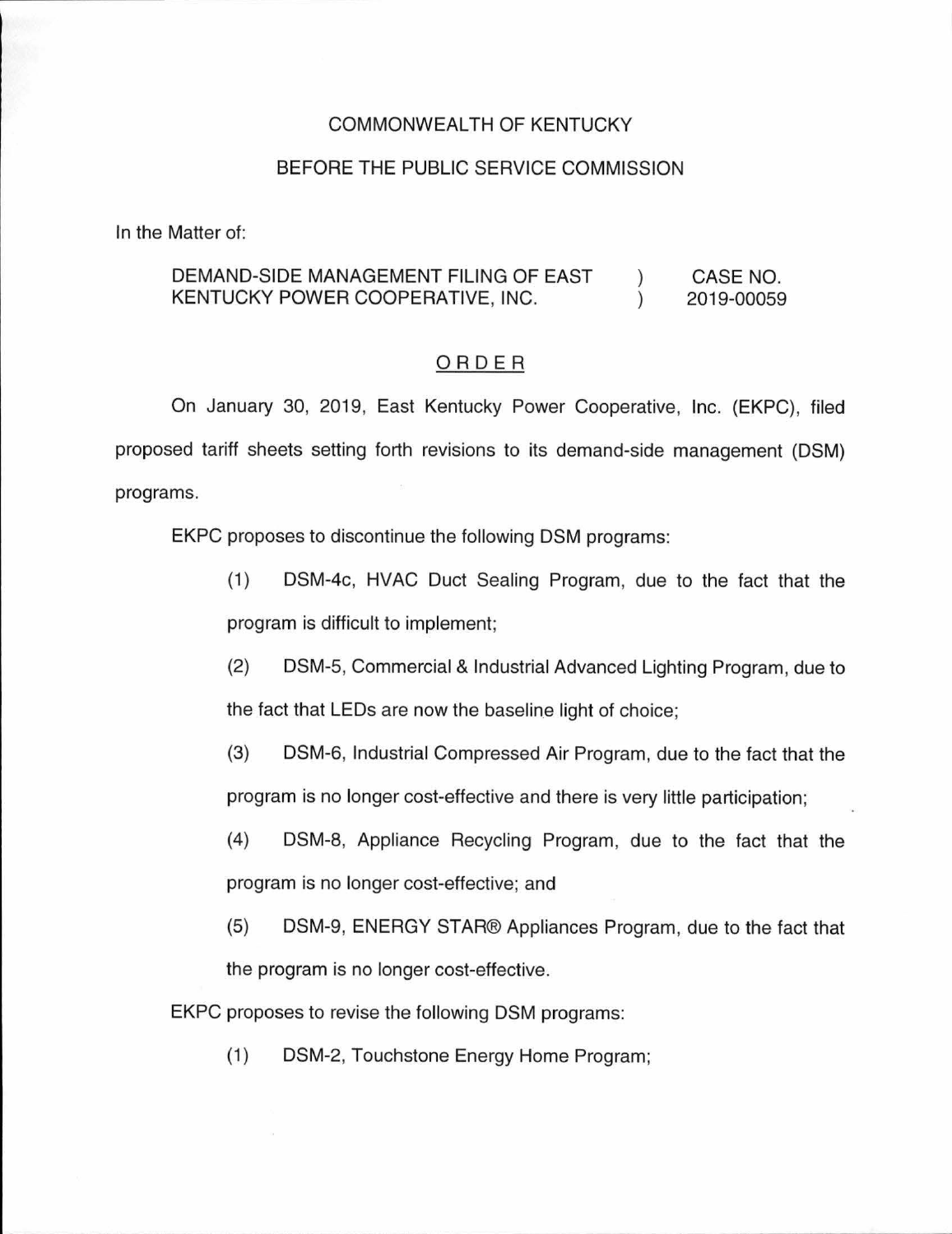- (2) DSM-3a, Direct Load Control Program Residential;
- (3) DSM-3b, Direct Load Control Program Commercial;
- (4) DSM-4a, Button-up Weatherization Program;
- (5) DSM-4b, Heat Pump Retrofit Program; and
- (6) DSM-7, ENERGY STAR® Manufactured Home Program.

The proposed tariffs contain an effective date of March 1, 2019. KRS 278.180(1) states that no change shall be made by any utility in any rate except upon 30 days' notice to the Commission. Having reviewed the tariffs, and being otherwise sufficiently advised, the Commission finds that EKPC's proposed tariffs to discontinue the five DSM programs as listed above are reasonable and should be approved.

The Commission further finds that an investigation will be necessary to determine the reasonableness of EKPC's proposed tariffs to revise the six existing DSM programs listed above and such an investigation cannot be completed by March 1, 2019. Therefore, pursuant to KRS 278.190(2), the Commission will suspend the effective date of those six tariffs for one day and allow them to become effective on March 2, 2019, subject to change prospectively.

IT IS THEREFORE ORDERED that:

1. EKPC's proposed tariffs to discontinue the five DSM programs listed above are approved for service rendered on and after March 1, 2019.

2. EKPC's proposed tariffs to revise the six DSM tariffs listed above are suspended for one day, and shall become effective March 2, 2019, subject to change prospectively.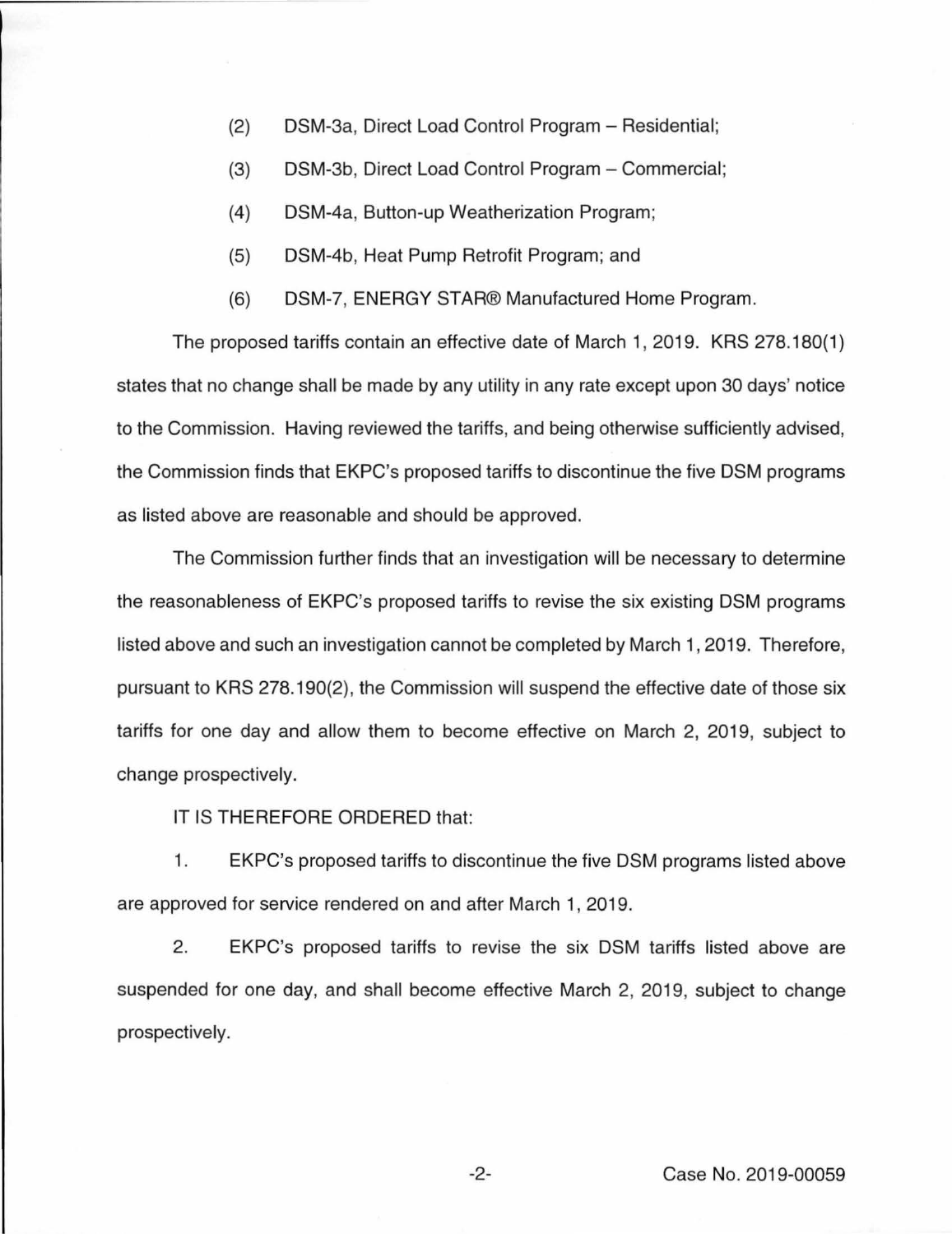3. Within 20 days of the date of this Order, EKPC shall, using the Commission's electronic Tariff Filing System, file revised DSM tariffs for the five discontinued DSM programs as approved herein, reflecting that they were approved pursuant to this Order and shall file revised tariffs for the six revised DSM programs suspended herein, reflecting that they were allowed to become effective on March 2, 2019, subject to change prospectively.

4. The procedural schedule set forth in the Appendix to this Order shall be followed.

5. a. Responses to requests for information shall be appropriately bound, tabbed, and indexed and shall include the name of the witness who will be responsible for responding to questions related to the information provided, with copies to all parties of record, and the original and ten copies to the Commission. Electronic documents shall be in portable document format (PDF), shall be searchable, and shall be appropriately bookmarked.

b. Each response shall be answered under oath or, for representatives of a public or private corporation or a partnership or an association or a governmental agency, be accompanied by a signed certification of the preparer or person supervising the preparation of the response on behalf of the entity that the response is true and accurate to the best of that person's knowledge, information, and belief formed after a reasonable inquiry.

c. A party shall make timely amendment to any prior response if it obtains information which indicates that the response was incorrect when made or, though correct when made, is now incorrect in any material respect.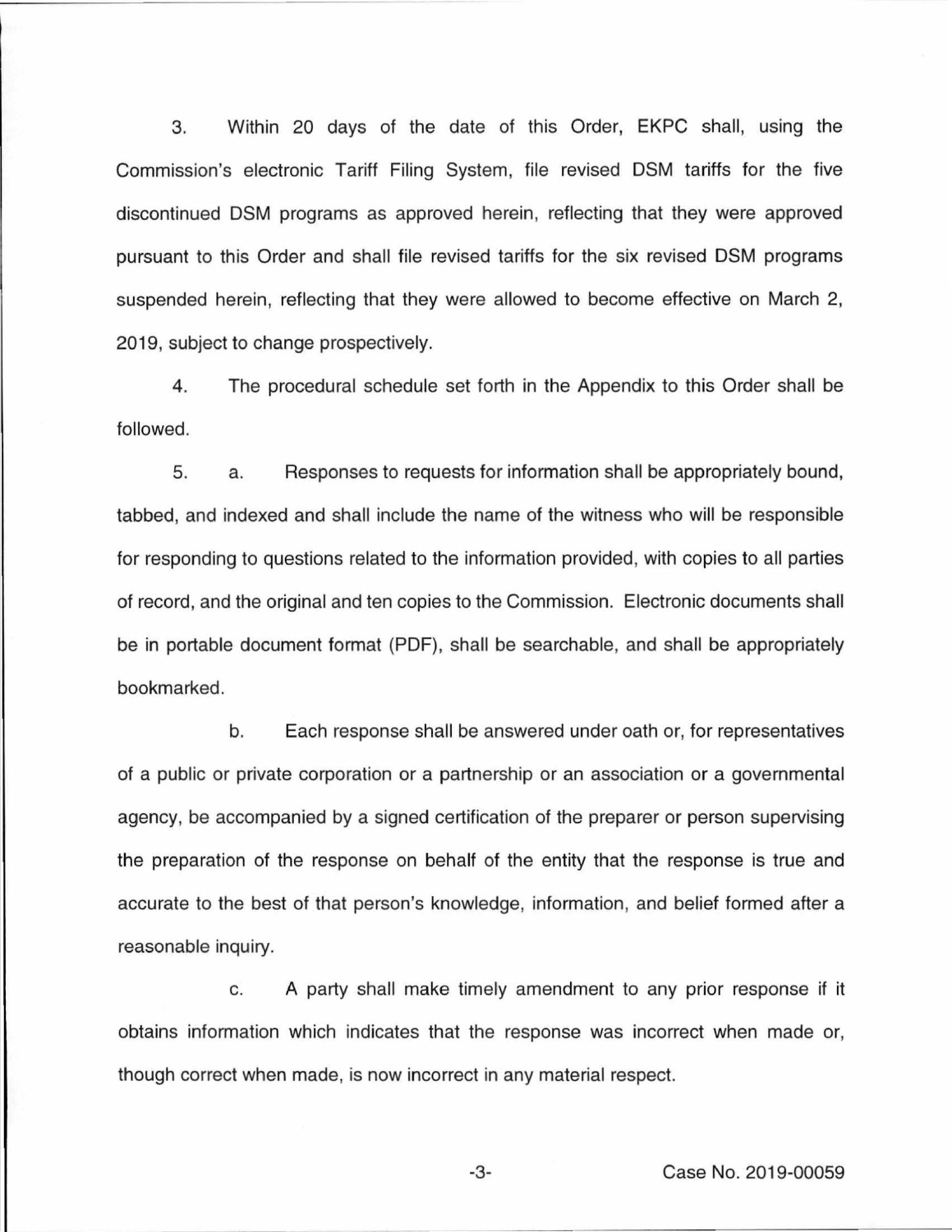d. For any request to which a party fails or refuses to furnish all or part of the requested information, that party shall provide a written explanation of the specific grounds for its failure to completely and precisely respond.

e. Careful attention should be given to copied material to ensure that it is legible. When the requested information has been previously provided in this proceeding in the requested format, reference may be made to the specific location of that information in responding to this request.

f. Any party filing a paper containing personal information shall, in accordance with 807 KAR 5:001, Section 4(10), encrypt or redact the paper so that the personal information cannot be read.

9. As set forth in 807 KAR 5:001, Section 4(11)(a), a person requesting permissive intervention in a Commission proceeding is required to demonstrate either (1) a special interest in the proceeding which is not adequately represented in the case, or (2) that the person requesting permissive intervention is likely to present issues or develop facts that will assist the Commission in fully considering the matter without unduly complicating or disrupting the proceedings. Further, KRS 278.040(2) requires that a person seeking intervention must have an interest in the rates or service of a utility, as those are the only matters that are subject to the Commission's jurisdiction. Therefore, any person requesting to intervene in a Commission proceeding must state with specificity the person's special interest that is not otherwise adequately represented, or the issues and facts that the person will present that will assist the Commission in fully considering the matter. A mere recitation of the quantity of utility service consumed by the movant or a general statement regarding a potential impact of possible modification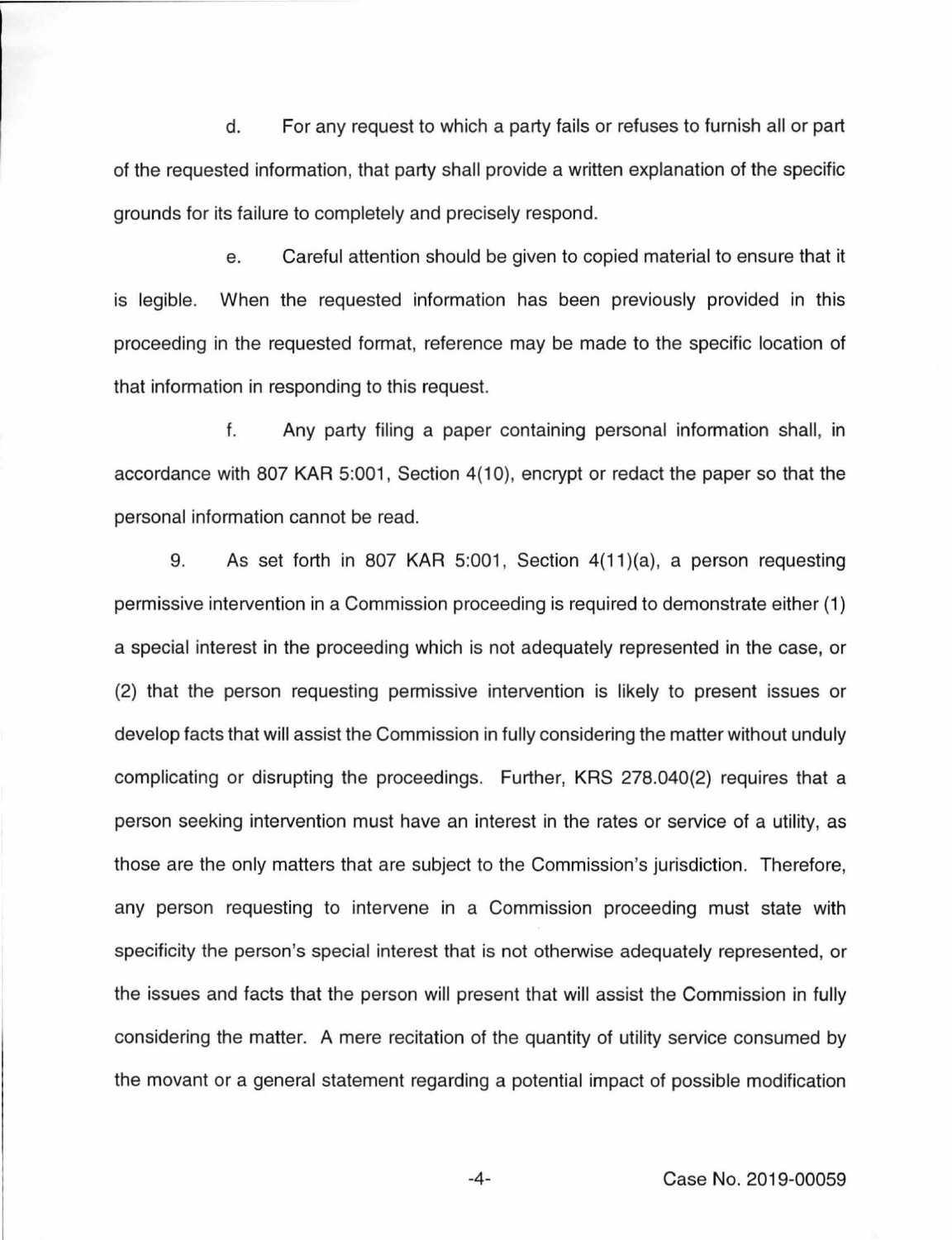of rates will not be deemed sufficient to establish a special interest. In addition, any motion to intervene filed after March 15, 2019, shall also show good cause for being untimely. If the untimely motion is granted, the movant shall accept and abide by the existing procedural schedule.

10. EKPC shall give notice of the hearing in accordance with the provisions set forth in 807 KAR 5:001, Section 9(2). In addition, the notice of hearing shall include the following statement: "This hearing will be streamed live and may be viewed on the PSC website, psc.ky.gov." At the time publication is requested, EKPC shall forward a duplicate of the notice and request to the Commission.

11. At any public hearing in this matter, neither opening statements nor summarization of direct testimonies shall be permitted.

12. Pursuant to KRS 278.360 and 807 KAR 5:001 , Section 9(9), a digital video recording shall be made of the hearing.

13. The Commission does not look favorably upon motions for continuance. Accordingly, motions for extensions of time with respect to the schedule herein shall be made in writing and will be granted only upon a showing of good cause.

14. Nothing contained herein shall prevent the Commission from entering further Orders in this matter.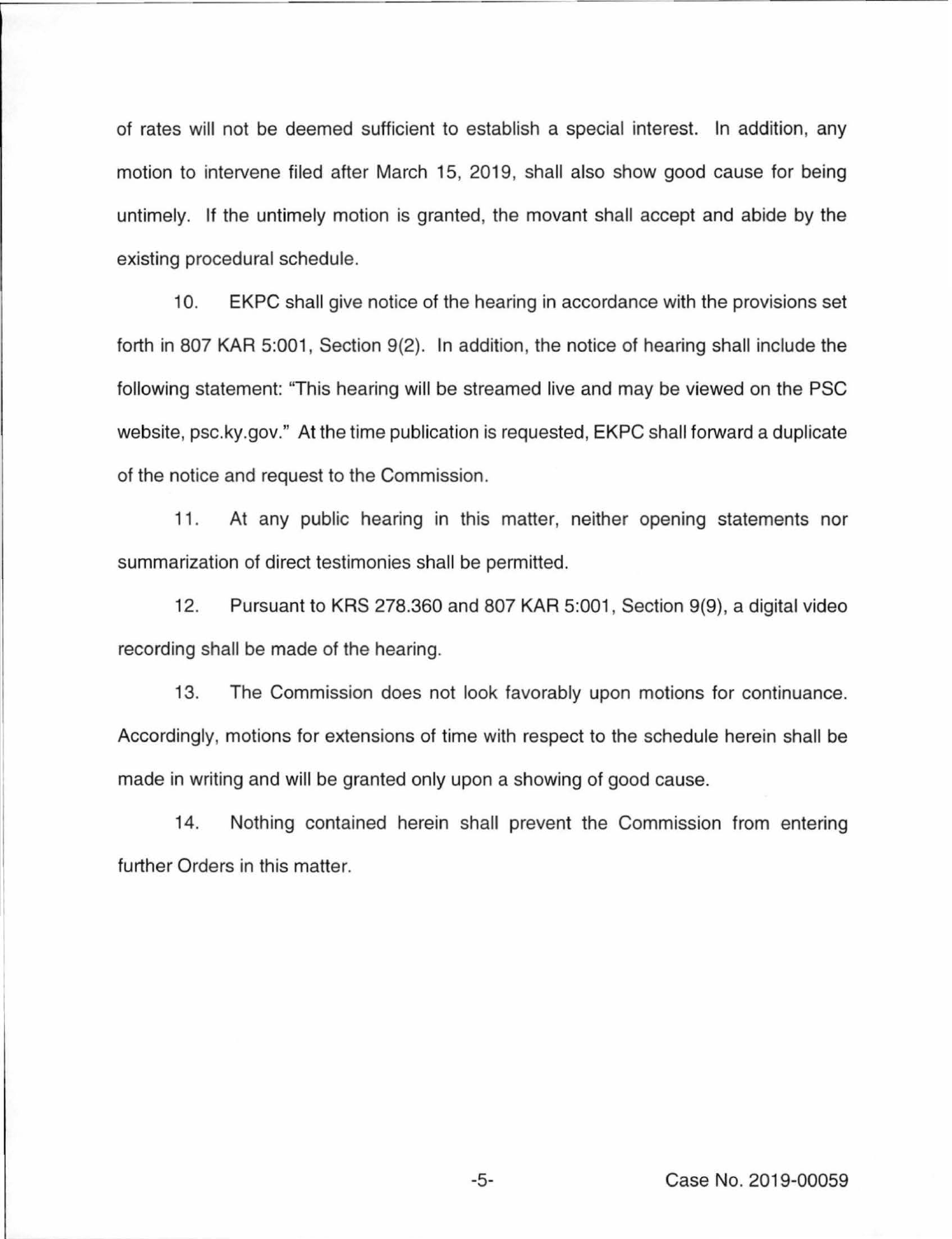By the Commission



ATTEST:

R. Penson

Executive Director

Case No. 2019-00059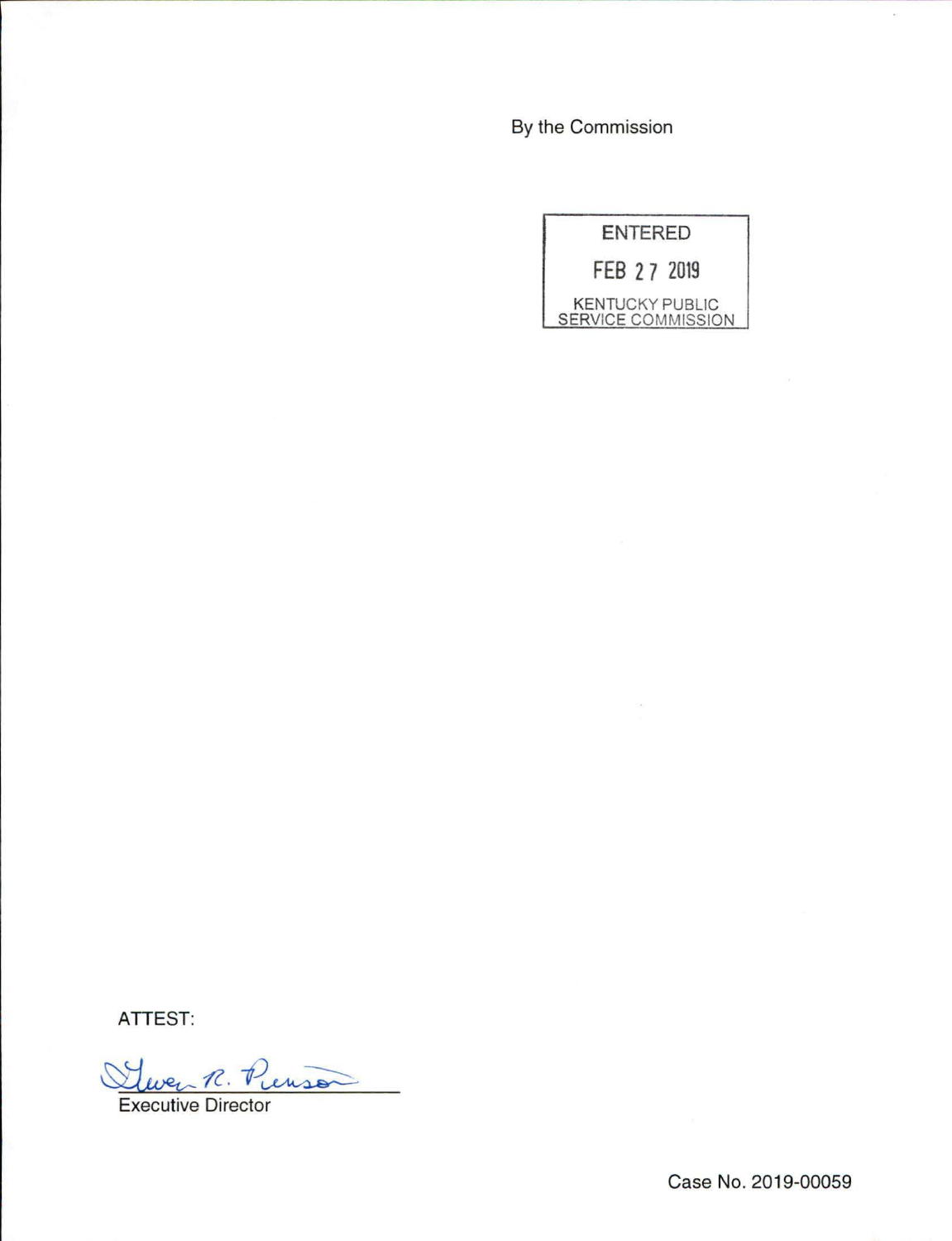## APPENDIX

# APPENDIX TO AN ORDER OF THE KENTUCKY PUBLIC SERVICE COMMISSION IN CASE NO. 2019-00059 DATED **fEB 2 7 2019**

| Initial requests for information to EKPC shall be filed no later than 03/29/19                                                                 |
|------------------------------------------------------------------------------------------------------------------------------------------------|
| EKPC shall file responses to initial requests for information no                                                                               |
| Supplemental requests for information to EKPC shall be filed                                                                                   |
| EKPC shall file responses to supplemental requests for information                                                                             |
| EKPC or any Intervenor shall request either a hearing or that<br>the case be submitted for decision based on the record no later than 05/24/19 |